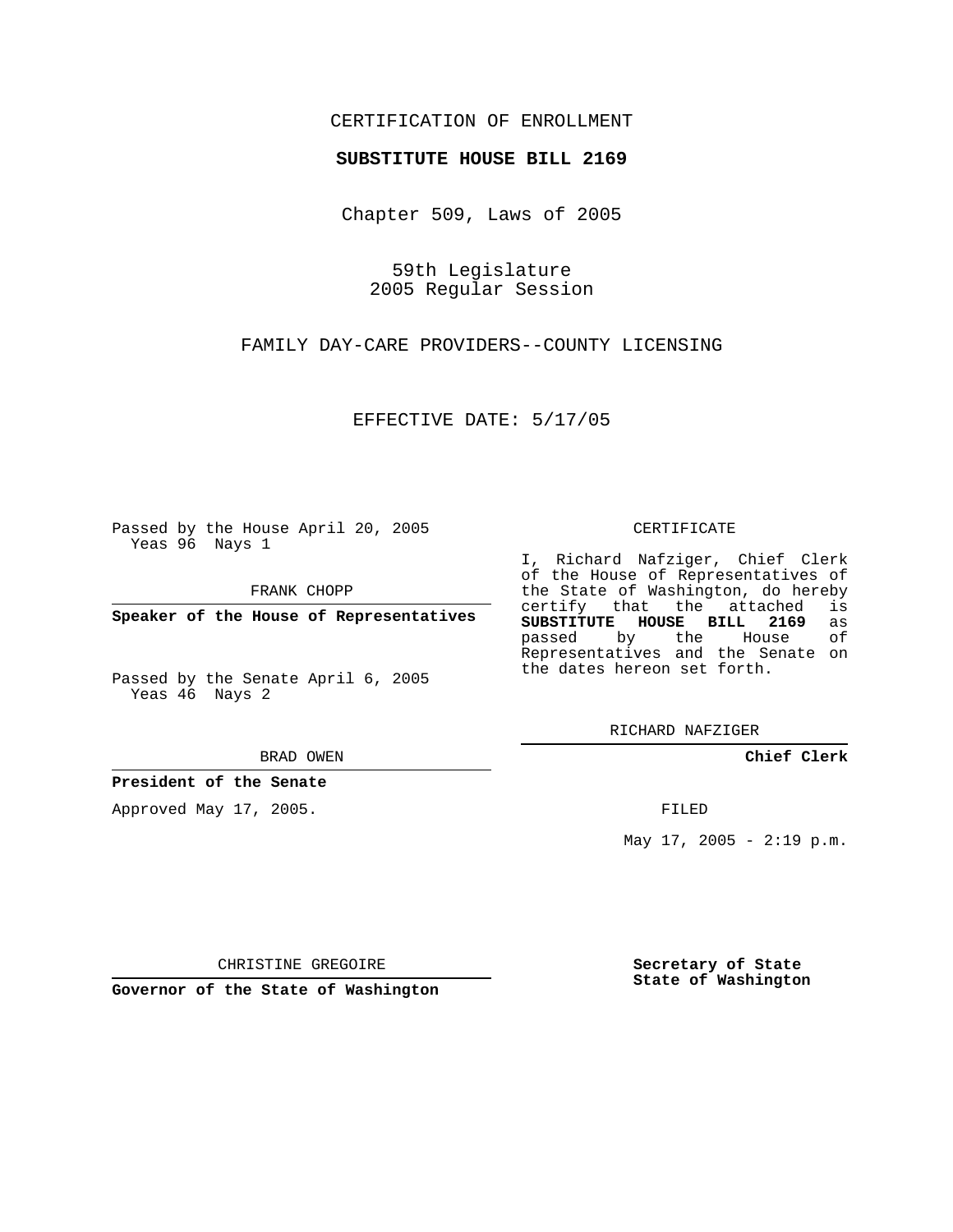## **SUBSTITUTE HOUSE BILL 2169** \_\_\_\_\_\_\_\_\_\_\_\_\_\_\_\_\_\_\_\_\_\_\_\_\_\_\_\_\_\_\_\_\_\_\_\_\_\_\_\_\_\_\_\_\_

\_\_\_\_\_\_\_\_\_\_\_\_\_\_\_\_\_\_\_\_\_\_\_\_\_\_\_\_\_\_\_\_\_\_\_\_\_\_\_\_\_\_\_\_\_

#### AS AMENDED BY THE SENATE

Passed Legislature - 2005 Regular Session

# **State of Washington 59th Legislature 2005 Regular Session**

**By** House Committee on Children & Family Services (originally sponsored by Representatives Walsh, Grant, Buri, Cox and Haler)

READ FIRST TIME 03/03/05.

 AN ACT Relating to licensing of family day care; creating a new section; and declaring an emergency.

BE IT ENACTED BY THE LEGISLATURE OF THE STATE OF WASHINGTON:

 NEW SECTION. **Sec. 1.** (1) Notwithstanding RCW 74.15.030, counties with a population of three thousand or less may adopt and enforce ordinances and regulations as provided in this act for family day-care providers as defined in RCW 74.15.020(1)(f) as a twelve-month pilot project. Before a county may regulate family day-care providers in accordance with this act, it shall adopt ordinances and regulations that address, at a minimum, the following: (a) The size, safety, cleanliness, and general adequacy of the premises; (b) the plan of operation; (c) the character, suitability, and competence of a family day-care provider and other persons associated with a family day-care provider directly responsible for the care of children served; (d) the number of qualified persons required to render care; (e) the provision of necessary care, including food, clothing, supervision, and discipline; (f) the physical, mental, and social well-being of children served; (g) educational and recreational opportunities for children